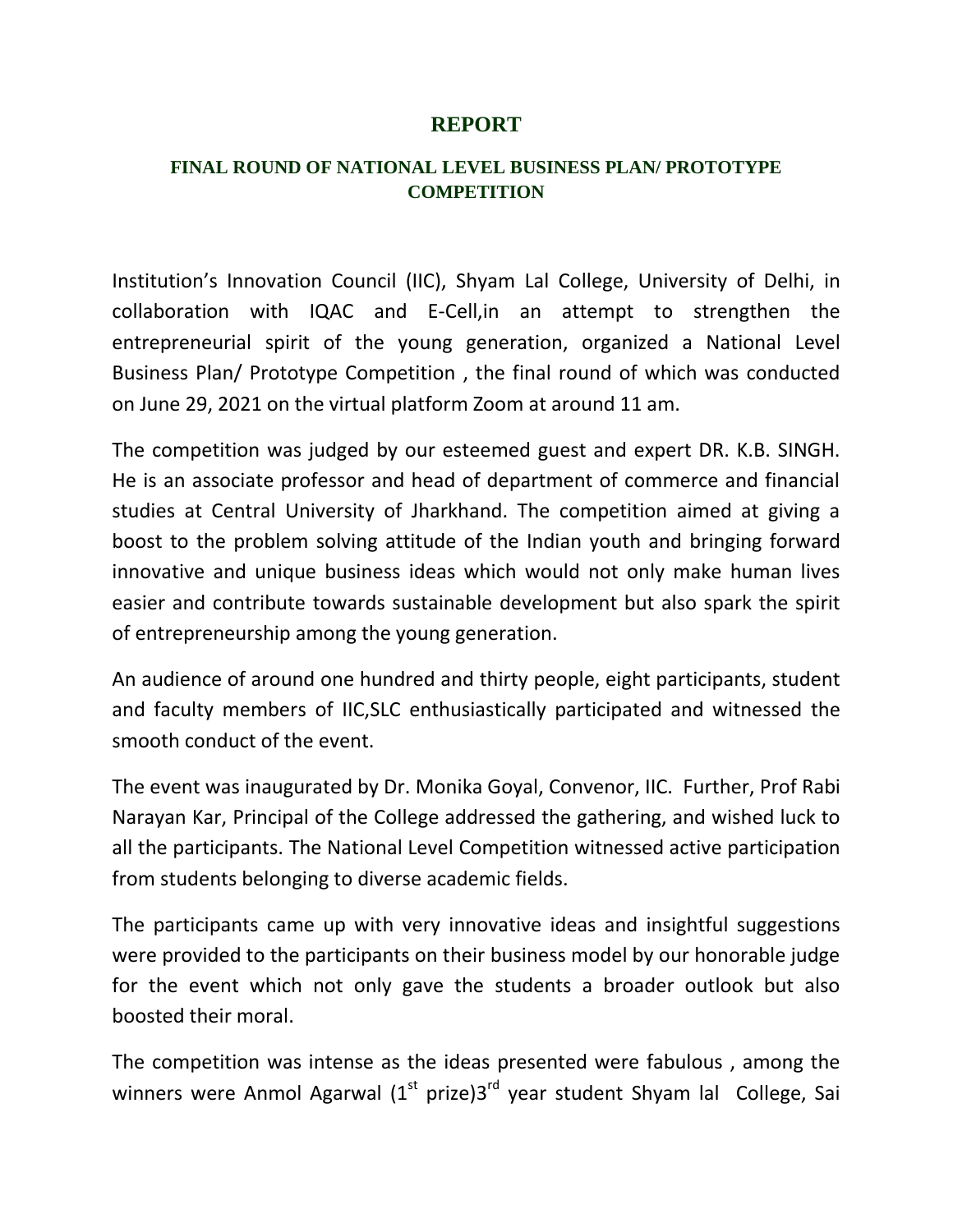Smaran ( 2<sup>nd</sup> prize) Deeksha PU College, Bangalore, Bhoomika Rastogi(3<sup>rd</sup> prize),3rd year student Shyam lal College, and Isha Gurnani (3<sup>rd</sup> prize) 2<sup>nd</sup> year student Shyam Lal college.

The event ended on a very positive note wherein the participants felt encouraged to work towards turning their business models into reality and becoming the entrepreneurial pillars standing on which the new and innovative india will reach new heights.